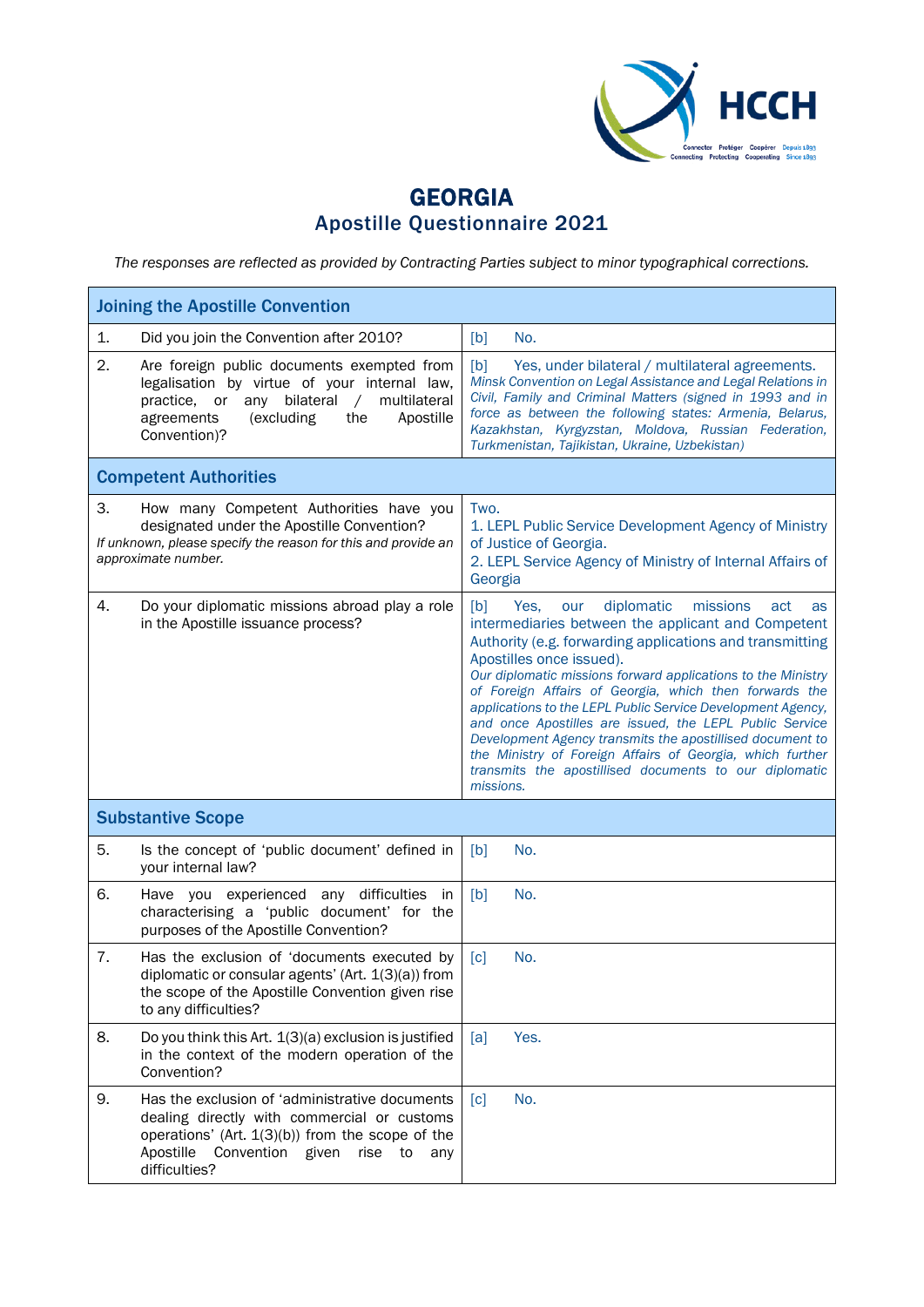| 10. | Do you think this Art. 1(3)(b) exclusion is justified<br>in the context of the modern operation of the<br>Convention?    | [a]                                                                                                                                                                                                         | Yes.                                                                                                        |                                                                                                              |                                                                                                                                     |                                                             |
|-----|--------------------------------------------------------------------------------------------------------------------------|-------------------------------------------------------------------------------------------------------------------------------------------------------------------------------------------------------------|-------------------------------------------------------------------------------------------------------------|--------------------------------------------------------------------------------------------------------------|-------------------------------------------------------------------------------------------------------------------------------------|-------------------------------------------------------------|
| 11. | Do you issue (outgoing) or accept (incoming)                                                                             |                                                                                                                                                                                                             |                                                                                                             |                                                                                                              |                                                                                                                                     | Accept                                                      |
|     | Apostilles for any of the following categories of<br>document?                                                           |                                                                                                                                                                                                             | Certificates of origin                                                                                      | X                                                                                                            | X                                                                                                                                   |                                                             |
|     |                                                                                                                          | <b>Export licences</b><br>$\mathsf{X}$                                                                                                                                                                      |                                                                                                             |                                                                                                              |                                                                                                                                     |                                                             |
|     |                                                                                                                          | X<br>Import licences                                                                                                                                                                                        |                                                                                                             |                                                                                                              |                                                                                                                                     |                                                             |
|     |                                                                                                                          |                                                                                                                                                                                                             | Health and safety certificates<br>issued by the relevant<br>government authorities or<br>agencies           |                                                                                                              |                                                                                                                                     | X                                                           |
|     |                                                                                                                          |                                                                                                                                                                                                             | Certificates of products<br>registration                                                                    |                                                                                                              |                                                                                                                                     | X                                                           |
|     |                                                                                                                          |                                                                                                                                                                                                             |                                                                                                             | Certificates of conformity                                                                                   | X                                                                                                                                   | X                                                           |
|     |                                                                                                                          |                                                                                                                                                                                                             | End user certificates<br>(i.e. documents certifying that the<br>buyer is the end user of acquired<br>goods) |                                                                                                              |                                                                                                                                     | X                                                           |
|     |                                                                                                                          |                                                                                                                                                                                                             |                                                                                                             | Commercial invoices                                                                                          |                                                                                                                                     | X                                                           |
|     | <b>Apostille Process</b>                                                                                                 |                                                                                                                                                                                                             |                                                                                                             |                                                                                                              |                                                                                                                                     |                                                             |
|     | <b>Certification of Public Documents</b>                                                                                 |                                                                                                                                                                                                             |                                                                                                             |                                                                                                              |                                                                                                                                     |                                                             |
| 12. | Do any of your public documents require some<br>other intermediate certification before the<br>issuance of an Apostille? | [b]                                                                                                                                                                                                         | upon the public document.                                                                                   | No, an intermediate certification is not required<br>for any public document; Apostilles are issued directly |                                                                                                                                     |                                                             |
|     | <b>Requesting an Apostille (Outgoing)</b>                                                                                |                                                                                                                                                                                                             |                                                                                                             |                                                                                                              |                                                                                                                                     |                                                             |
| 13. | How can an Apostille be requested?                                                                                       | [a]                                                                                                                                                                                                         | In person.                                                                                                  |                                                                                                              |                                                                                                                                     | X                                                           |
|     |                                                                                                                          | [b]                                                                                                                                                                                                         | By post.                                                                                                    |                                                                                                              |                                                                                                                                     |                                                             |
|     |                                                                                                                          | [c]<br>By email.                                                                                                                                                                                            |                                                                                                             |                                                                                                              |                                                                                                                                     |                                                             |
|     |                                                                                                                          | [d]<br>Through a website.                                                                                                                                                                                   |                                                                                                             |                                                                                                              |                                                                                                                                     | X                                                           |
|     |                                                                                                                          | [e]                                                                                                                                                                                                         | Other.                                                                                                      |                                                                                                              |                                                                                                                                     |                                                             |
| 14. | When issuing an Apostille, do you enquire about<br>the State of destination?                                             | [a]                                                                                                                                                                                                         |                                                                                                             | Yes, in the application form.                                                                                |                                                                                                                                     |                                                             |
| 15. | How long does it take for an Apostille to be<br>issued?                                                                  | In-person request<br>(paper Apostille)<br>Other<br>On the same day,<br>on the following<br>working day,<br>within four<br>working days, and<br>within eight<br>working days,<br>within ten working<br>days. |                                                                                                             | Other requests<br>(from the time of<br>receipt) (paper<br>Apostille)                                         | e-Apostille requests                                                                                                                |                                                             |
|     |                                                                                                                          |                                                                                                                                                                                                             |                                                                                                             | On the following<br>working day                                                                              | Other<br>on the following<br>working day,<br>within three<br>working days,<br>within four<br>within eight<br>working days,<br>days. | On the same day,<br>working days, and<br>within ten working |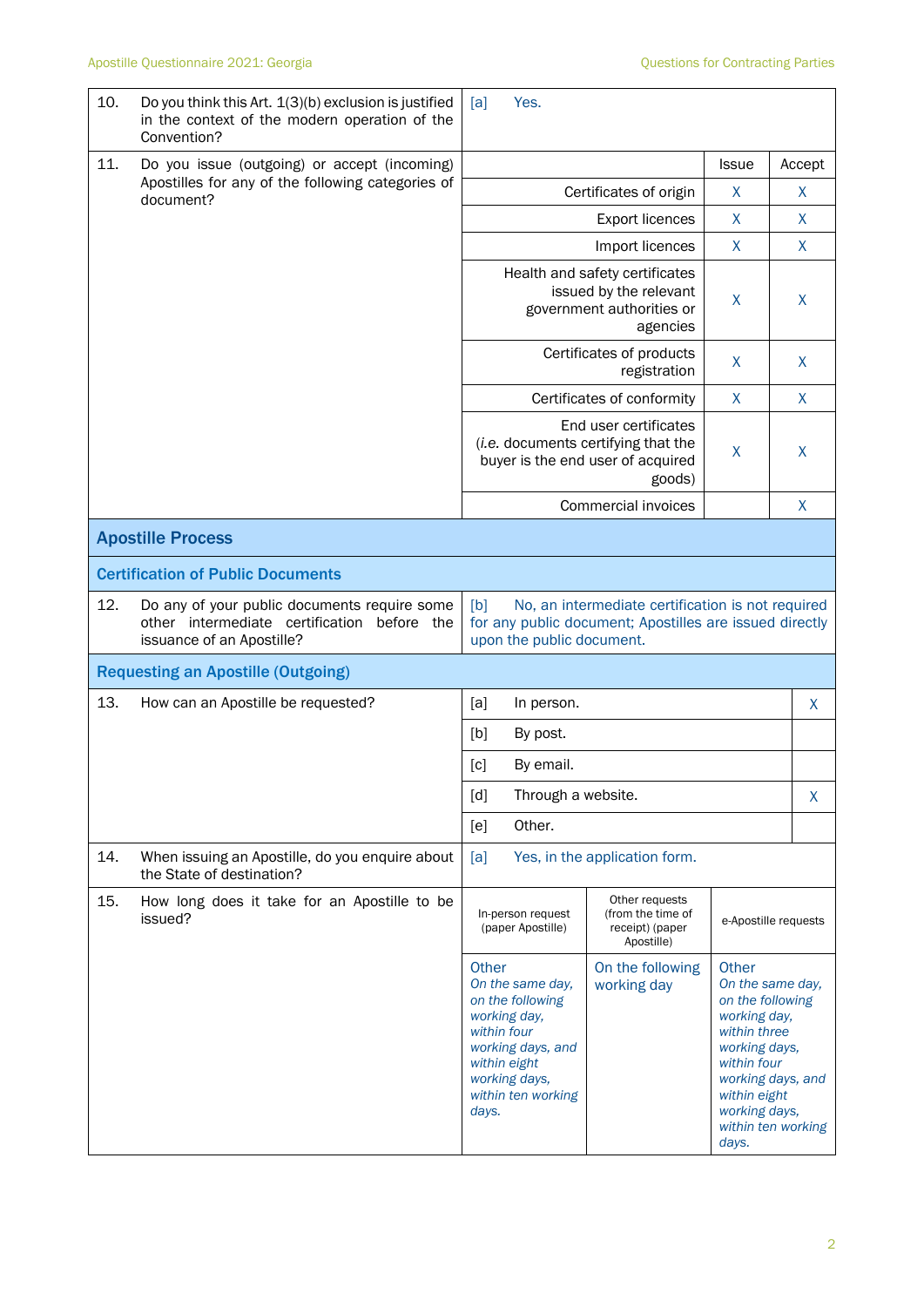| 16.                        | Does your Competent Authority impose a fee for<br>issuing an Apostille?                                                                                                                                                                       | Yes, a single price for all Apostilles.<br>[a]<br>20 GEL within 10 working days (for educational documents)<br>20 GEL within 8 working days<br>40 GEL within 4 working days<br>40 GEL within 3 working days (for e-Apostille requests made<br>through a web-site)<br>70 GEL within 2 working days<br>100 GEL on the same day |        |  |  |
|----------------------------|-----------------------------------------------------------------------------------------------------------------------------------------------------------------------------------------------------------------------------------------------|------------------------------------------------------------------------------------------------------------------------------------------------------------------------------------------------------------------------------------------------------------------------------------------------------------------------------|--------|--|--|
|                            | <b>Issuing an Apostille (Outgoing)</b>                                                                                                                                                                                                        |                                                                                                                                                                                                                                                                                                                              |        |  |  |
| 17.                        | How is the origin of a public document verified<br>for the purpose of issuing an Apostille (i.e.<br>verification of the authenticity of the signature,<br>the capacity of the signer, and the identity of the<br>seal / stamp (Art. $5(2)$ )? | Single Competent Authority.<br>[a]<br>$\left[\right]$<br>An electronic database of sample signatures /<br>seals / stamps.                                                                                                                                                                                                    |        |  |  |
| 18.                        | How does a Competent Authority address<br>situations where it is unable to verify the origin<br>of the public document?                                                                                                                       | The Competent Authority will contact the issuing<br>[b]<br>authority to confirm authenticity but will not issue the<br>Apostille until the new signature, stamp or seal is added<br>to the database.                                                                                                                         |        |  |  |
| 19.                        | In what language(s) are the 10 standard items<br>of your Apostilles available?                                                                                                                                                                | [b]<br>In two languages.<br>Georgian<br>English                                                                                                                                                                                                                                                                              |        |  |  |
| 20.                        | In what language(s) are the blank fields of your<br>Apostilles filled in?                                                                                                                                                                     | [b]<br>In two languages.<br>Georgian<br>English                                                                                                                                                                                                                                                                              |        |  |  |
| 21.                        | How are the blank fields of your Apostilles filled<br>in?                                                                                                                                                                                     | [b]<br>Using computer software.<br>A computer software developed by the LEPL Public Service<br>Development Agency for Apostille authentication<br>- of<br>documents.                                                                                                                                                         |        |  |  |
| <b>Apostille Registers</b> |                                                                                                                                                                                                                                               |                                                                                                                                                                                                                                                                                                                              |        |  |  |
| 22.                        | How is your Apostille register, required by<br>Article 7, maintained?                                                                                                                                                                         | Single Competent Authority.<br>[a]<br>Electronic form, publicly accessible<br>$[1]$<br>(e-Register).                                                                                                                                                                                                                         | online |  |  |
| 23.                        | What particulars are contained in your Apostille<br>register?                                                                                                                                                                                 | date of the<br>[a]<br>Number and<br>Apostille<br>(required).                                                                                                                                                                                                                                                                 | X.     |  |  |
|                            |                                                                                                                                                                                                                                               | [b]<br>Name and capacity of the person signing<br>the document and $/$ or the name of<br>authority whose seal or stamp is affixed<br>(required).                                                                                                                                                                             | X.     |  |  |
|                            |                                                                                                                                                                                                                                               | Name and / or type of underlying<br>[c]<br>document.                                                                                                                                                                                                                                                                         |        |  |  |
|                            |                                                                                                                                                                                                                                               | [d]<br>Description of the contents of underlying<br>document.                                                                                                                                                                                                                                                                |        |  |  |
|                            |                                                                                                                                                                                                                                               | Name of the applicant.<br>[e]                                                                                                                                                                                                                                                                                                |        |  |  |
|                            |                                                                                                                                                                                                                                               | State of destination.<br>$[f]$                                                                                                                                                                                                                                                                                               |        |  |  |
|                            |                                                                                                                                                                                                                                               | Copy of the Apostille.<br>[g]                                                                                                                                                                                                                                                                                                | X.     |  |  |
|                            |                                                                                                                                                                                                                                               | Copy of the underlying document.<br>[h]                                                                                                                                                                                                                                                                                      | X      |  |  |
|                            |                                                                                                                                                                                                                                               | Other.<br>$[1]$                                                                                                                                                                                                                                                                                                              |        |  |  |
| 24.                        | Is there a limit to how long records can be<br>retained on the Apostille register?                                                                                                                                                            | No.<br>$\lceil d \rceil$                                                                                                                                                                                                                                                                                                     |        |  |  |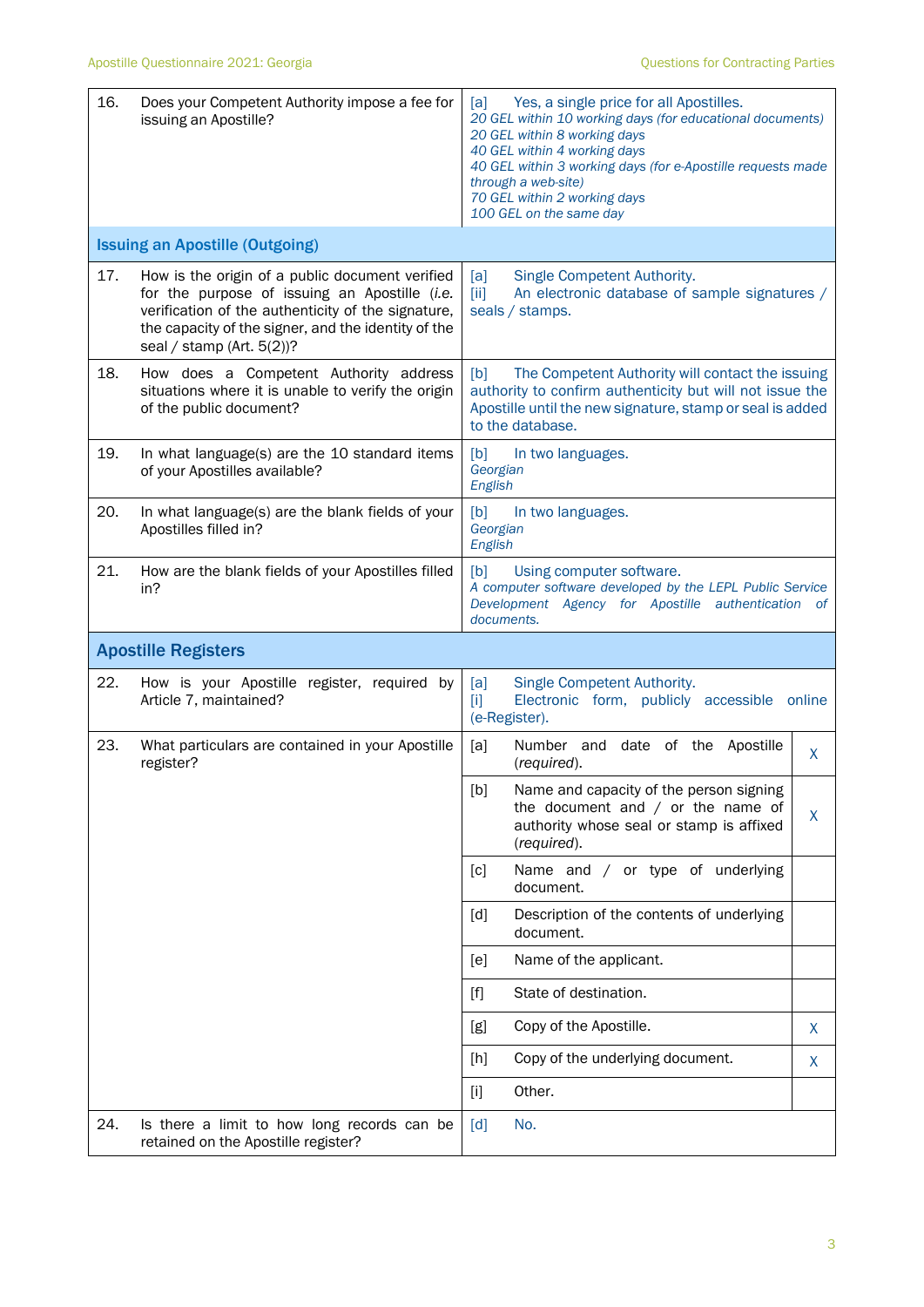| 25. | If your register is not publicly accessible, how<br>frequently do your Competent Authorities<br>receive requests to verify an Apostille they have<br>issued in the register?                   | Not applicable, register is publicly accessible.<br>[g]                                                                                                                                                                                                                                                                         |         |  |  |
|-----|------------------------------------------------------------------------------------------------------------------------------------------------------------------------------------------------|---------------------------------------------------------------------------------------------------------------------------------------------------------------------------------------------------------------------------------------------------------------------------------------------------------------------------------|---------|--|--|
|     | <b>Technology &amp; the e-APP</b>                                                                                                                                                              |                                                                                                                                                                                                                                                                                                                                 |         |  |  |
| 26. | Under your internal law, do you recognise<br>electronic / digital signatures as functionally<br>equivalent to handwritten signatures (i.e. can a<br>public document be signed electronically)? | [a]<br>Yes.<br>LAW OF GEORGIA ON ELECTRONIC DOCUMENTS AND<br><b>ELECTRONIC TRUST SERVICES</b><br>The date of entry: 21/04/2017                                                                                                                                                                                                  |         |  |  |
|     |                                                                                                                                                                                                | 1. This Law sets forth the legal grounds for using electronic<br>documents, electronic signatures and electronic trust<br>services.                                                                                                                                                                                             |         |  |  |
|     |                                                                                                                                                                                                | 2. This Law shall not restrict the right of natural persons and<br>legal entities under private law to use tangible documents<br>and/or handwritten signatures according to their choice, as<br>well as electronic documents and/or electronic signatures,<br>made according to convetions that are different from this<br>Law. |         |  |  |
|     |                                                                                                                                                                                                | 3. This Law shall not restrict the right of the National Bank of<br>Georgia and the representatives of the financial sector to use<br>electronic documents and/or electronic signatures, made<br>according to conventions that are different from this Law.                                                                     |         |  |  |
|     |                                                                                                                                                                                                | 4. This Law shall not apply to information that is recognised<br>as a state secret by the legislation of Georgia and is subject<br>to state protection.                                                                                                                                                                         |         |  |  |
|     |                                                                                                                                                                                                | https://www.matsne.gov.ge/en/document/view/3654557?<br>publication=0                                                                                                                                                                                                                                                            |         |  |  |
| 27. | Under your internal law, are public documents<br>executed, or able to be executed, in electronic<br>form (whether or not they are to be used abroad<br>under the Convention)?                  | [a]<br>Yes.                                                                                                                                                                                                                                                                                                                     |         |  |  |
|     | For Parties that answered yes to Q27.<br>27.1. What categories of public documents are                                                                                                         | All public documents.<br>[a]                                                                                                                                                                                                                                                                                                    |         |  |  |
|     | executed, or able to be executed, in electronic<br>form (whether or not they are to be used abroad<br>under the Convention)?                                                                   | Civil status documents (e.g. birth, death<br>[b]<br>marriage<br>certificates)<br>and<br>and<br>certificates of non-impediment.                                                                                                                                                                                                  | X       |  |  |
|     |                                                                                                                                                                                                | administrative<br>[c]<br>Other<br>documents<br>(including decisions from administrative<br>tribunals or decision-making bodies).                                                                                                                                                                                                | X       |  |  |
|     |                                                                                                                                                                                                | Extracts from commercial registers and<br>[d]<br>other registers.                                                                                                                                                                                                                                                               |         |  |  |
|     |                                                                                                                                                                                                | Notarial authentications of signatures.<br>[e]                                                                                                                                                                                                                                                                                  |         |  |  |
|     |                                                                                                                                                                                                | Other notarial acts.<br>$[f]$                                                                                                                                                                                                                                                                                                   |         |  |  |
|     |                                                                                                                                                                                                | Diplomas<br>education<br>[g]<br>other<br>and<br>documents.                                                                                                                                                                                                                                                                      | X       |  |  |
|     |                                                                                                                                                                                                | Court documents, including judgments.<br>[h]                                                                                                                                                                                                                                                                                    |         |  |  |
|     |                                                                                                                                                                                                | Patents or other documents pertaining to<br>$[1]$<br>intellectual property rights.                                                                                                                                                                                                                                              | $\sf X$ |  |  |
|     |                                                                                                                                                                                                | Documents relating to adoptions.<br>[j]                                                                                                                                                                                                                                                                                         | X       |  |  |
|     |                                                                                                                                                                                                | Translations.<br>[k]                                                                                                                                                                                                                                                                                                            | X       |  |  |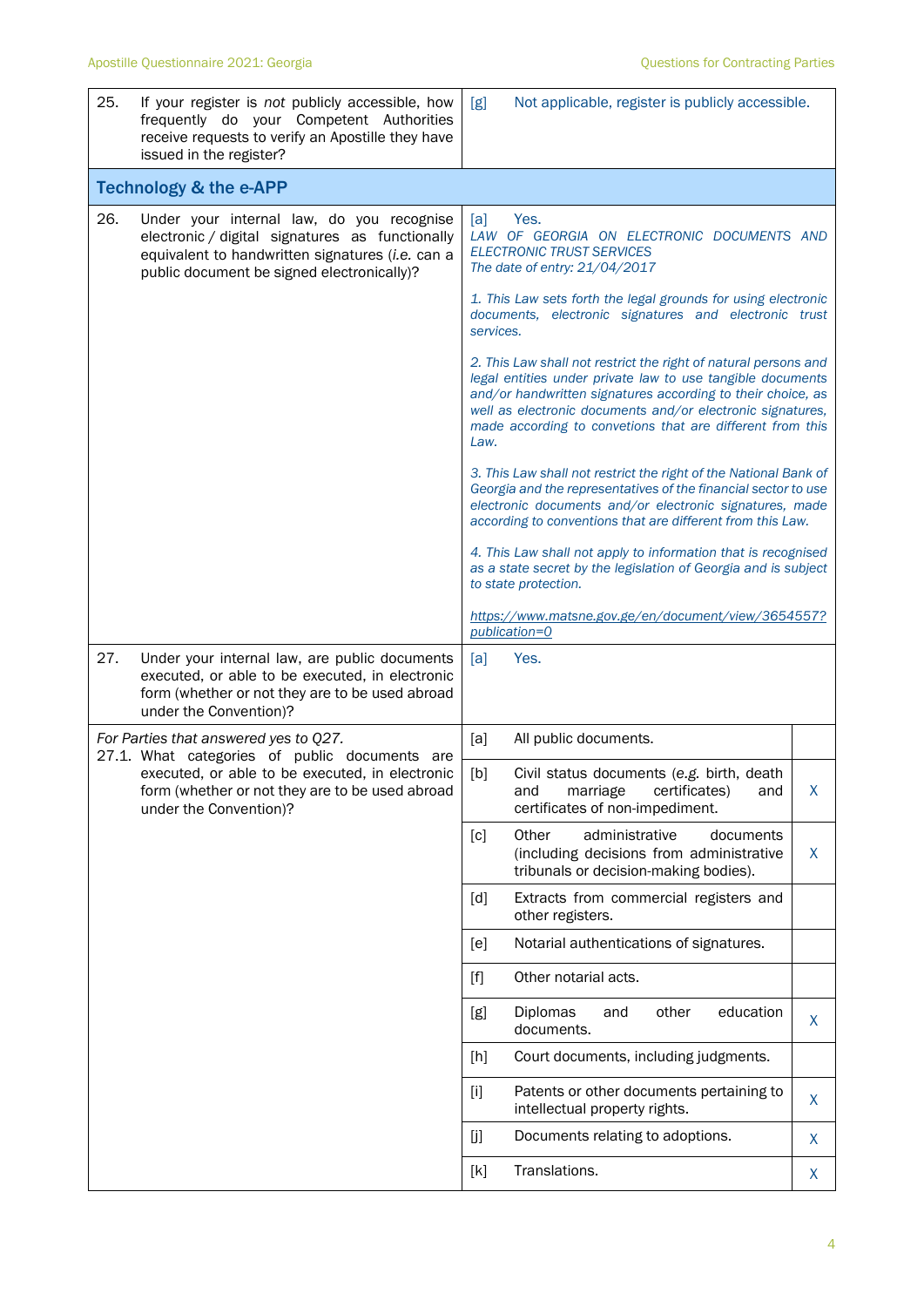|                                                                                                                                                                                                                             | Medical or health certificates.<br>$[1]$                                                                                                                                                                                     |  |  |
|-----------------------------------------------------------------------------------------------------------------------------------------------------------------------------------------------------------------------------|------------------------------------------------------------------------------------------------------------------------------------------------------------------------------------------------------------------------------|--|--|
|                                                                                                                                                                                                                             | Criminal records.<br>[m]                                                                                                                                                                                                     |  |  |
|                                                                                                                                                                                                                             | Import or export licences.<br>[n]                                                                                                                                                                                            |  |  |
|                                                                                                                                                                                                                             | Certificates of origin.<br>[0]                                                                                                                                                                                               |  |  |
|                                                                                                                                                                                                                             | Certificates of conformity.<br>[p]                                                                                                                                                                                           |  |  |
|                                                                                                                                                                                                                             | Other.<br>[q]                                                                                                                                                                                                                |  |  |
| For Parties that answered yes to Q27.<br>27.2. Approximately what percentage of your public<br>documents are originally executed in electronic<br>form (whether or not they are to be used abroad<br>under the Convention)? | All documents issued by administrative authorities are<br>executed in electronic form.                                                                                                                                       |  |  |
| 28.<br>Do you issue e-Apostilles?                                                                                                                                                                                           | Yes.<br>[a]                                                                                                                                                                                                                  |  |  |
| For Parties that answered yes to Q28.<br>28.3. Under your internal law, which of the following<br>do you consider public documents for the<br>purpose of issuing e-Apostilles?                                              | [a]<br>Electronic public documents.<br>[b]<br>Paper public documents that have<br>been<br>scanned by a public official.                                                                                                      |  |  |
| For Parties that answered yes to Q28.<br>28.4. How is an e-Apostille signed (i.e. what technology<br>apply an electronic / digital<br>used<br>to<br>is<br>signature)?                                                       | [a]<br>A government-built certificate.                                                                                                                                                                                       |  |  |
| For Parties that answered yes to Q28.<br>28.5. How is an e-Apostille affixed to / associated with<br>the underlying public document to ensure it is<br>not tampered with?                                                   | The underlying document and the e-Apostille are<br>combined in a single PDF document through the<br>special software developed by the LEPL Public Service<br><b>Development Agency</b>                                       |  |  |
| For Parties that answered yes to Q28.<br>28.6. Once issued, how is the e-Apostille transmitted<br>to the applicant?                                                                                                         | Other.<br>[e]<br>Via email (regular) and electronic transmission via online<br>platform administered by the government                                                                                                       |  |  |
| 29.<br>Are your authorities<br>equipped to accept<br>incoming e-Apostilles?                                                                                                                                                 | [b]<br>Yes, but on certain conditions.<br>We accept incoming e-Apostilles only after we verify the<br>authenticity of incoming e-Apostille in the e-Register of the<br>respective foreign country                            |  |  |
| 30.<br>Do you maintain an e-Register?                                                                                                                                                                                       | Yes.<br>[a]                                                                                                                                                                                                                  |  |  |
| For Parties that answered yes to Q30.<br>30.2. What technology is used to maintain your<br>e-Register?                                                                                                                      | A government-built platform.<br>[a]                                                                                                                                                                                          |  |  |
| 31.<br>Have you been in contact with other Competent<br>Authorities that operate an e-APP component<br>and exchanged information and / or relevant<br>experience?                                                           | Yes.<br>[a]<br>In the process of implementation of e-Apostille in Georgia, we<br>were in contact with Competent Authorities of the following<br>countries: Bolivia, Columbia, Moldova, Chile, Austria,<br>Slovenia, Estonia. |  |  |
| <b>Issues with Apostilles</b>                                                                                                                                                                                               |                                                                                                                                                                                                                              |  |  |
| 32.<br>Has an Apostille <i>issued</i> by your Competent<br>Authority ever been refused by the authorities of<br>another Contracting Party on the following                                                                  | [a]<br>Form requirements (e.g. square-shaped,<br>sides of at least nine centimetres, border,<br>ink, etc).                                                                                                                   |  |  |
| grounds:                                                                                                                                                                                                                    | The manner in which the Apostille was<br>[b]<br>affixed / attached to<br>the underlying<br>document.                                                                                                                         |  |  |
|                                                                                                                                                                                                                             | The Apostille was not signed.<br>[c]                                                                                                                                                                                         |  |  |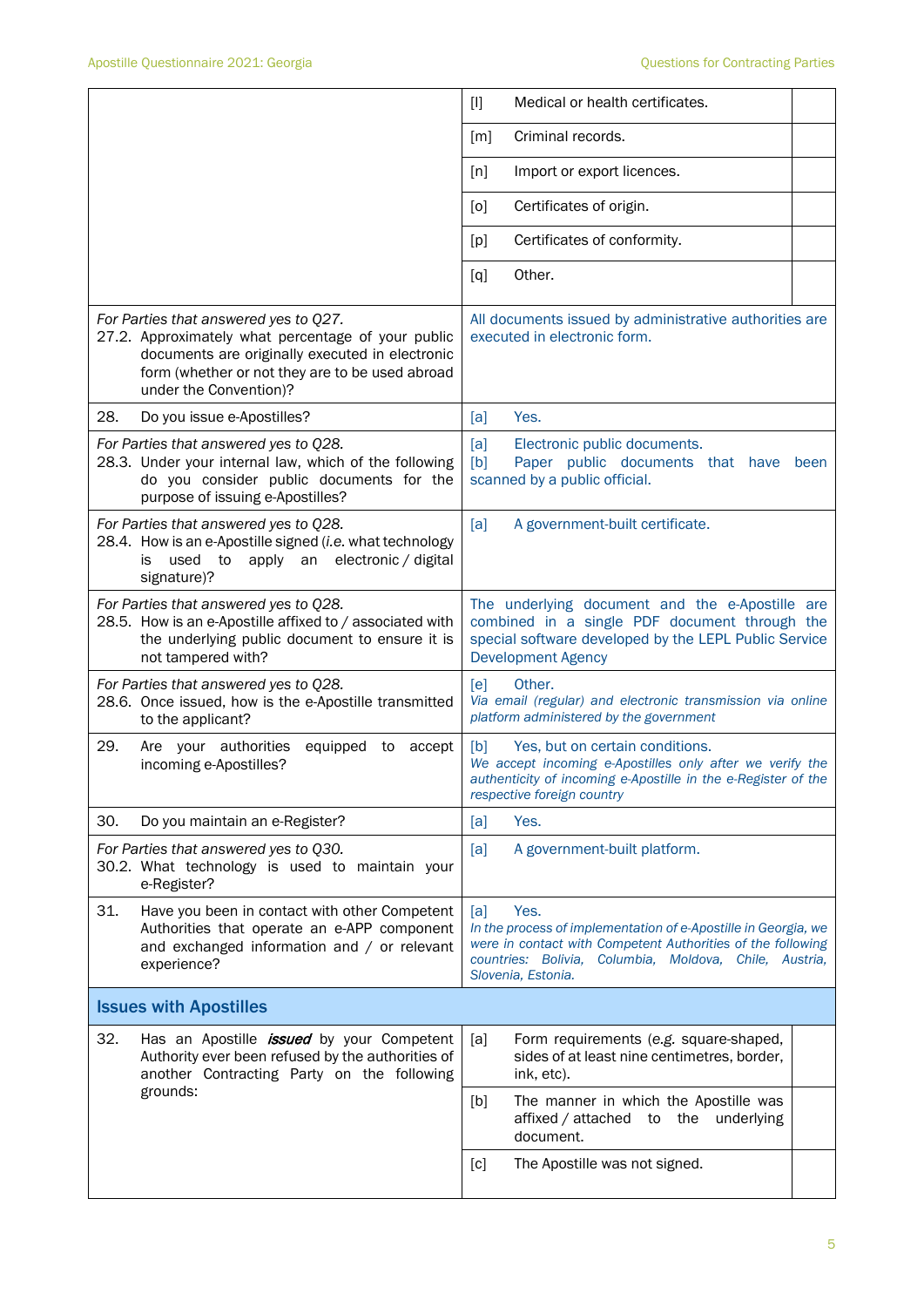|     |                                                                                                                                                          | [d]               | οf<br>the<br>One<br>standard<br>or<br>more<br>informational items were not filled in.               |   |
|-----|----------------------------------------------------------------------------------------------------------------------------------------------------------|-------------------|-----------------------------------------------------------------------------------------------------|---|
|     |                                                                                                                                                          | [e]               | The Apostille was in electronic form (an<br>e-Apostille).                                           |   |
|     |                                                                                                                                                          | $[f]$             | The underlying public document was in<br>electronic form.                                           |   |
|     |                                                                                                                                                          | [g]               | The underlying public document had<br>expired / was not issued within a certain<br>timeframe.       |   |
|     |                                                                                                                                                          | [h]               | The underlying document was not a<br>public document under the law of the<br>destination.           |   |
|     |                                                                                                                                                          | $[1]$             | Other.                                                                                              |   |
|     |                                                                                                                                                          | [j]               | Unknown.                                                                                            |   |
|     |                                                                                                                                                          | [k]               | No / Not applicable.                                                                                | X |
| 33. | Has your Competent Authority ever been<br>requested by external Competent Authorities to<br>certify or confirm your procedure for issuing<br>Apostilles? | [b]               | No.                                                                                                 |   |
| 34. | Has an Apostille <i>received</i> by your authorities<br>ever been refused on the following grounds:                                                      | [a]               | The issuing State was not a Contracting<br>Party to the Apostille Convention.                       | X |
|     |                                                                                                                                                          | [b]               | Form requirements (e.g. square-shaped,<br>sides of at least nine centimetres, border,<br>ink, etc). |   |
|     |                                                                                                                                                          | [c]               | The manner in which the Apostille was<br>affixed / attached to the underlying<br>document.          |   |
|     |                                                                                                                                                          | $\lceil d \rceil$ | The Apostille was not signed.                                                                       | X |
|     |                                                                                                                                                          | [e]               | of<br>the<br>standard<br>One<br>or<br>more<br>informational items were not filled in.               |   |
|     |                                                                                                                                                          | $[f]$             | The Apostille was in electronic form (an<br>e-Apostille).                                           |   |
|     |                                                                                                                                                          | [g]               | The underlying public document was in<br>electronic form.                                           |   |
|     |                                                                                                                                                          | [h]               | The underlying public document had<br>expired / was not issued within a certain<br>timeframe.       | X |
|     |                                                                                                                                                          | $[1]$             | The underlying document was not a<br>public document under the law of the<br>destination.           |   |
|     |                                                                                                                                                          | [j]               | Other.                                                                                              |   |
|     |                                                                                                                                                          | [k]               | Unknown.                                                                                            |   |